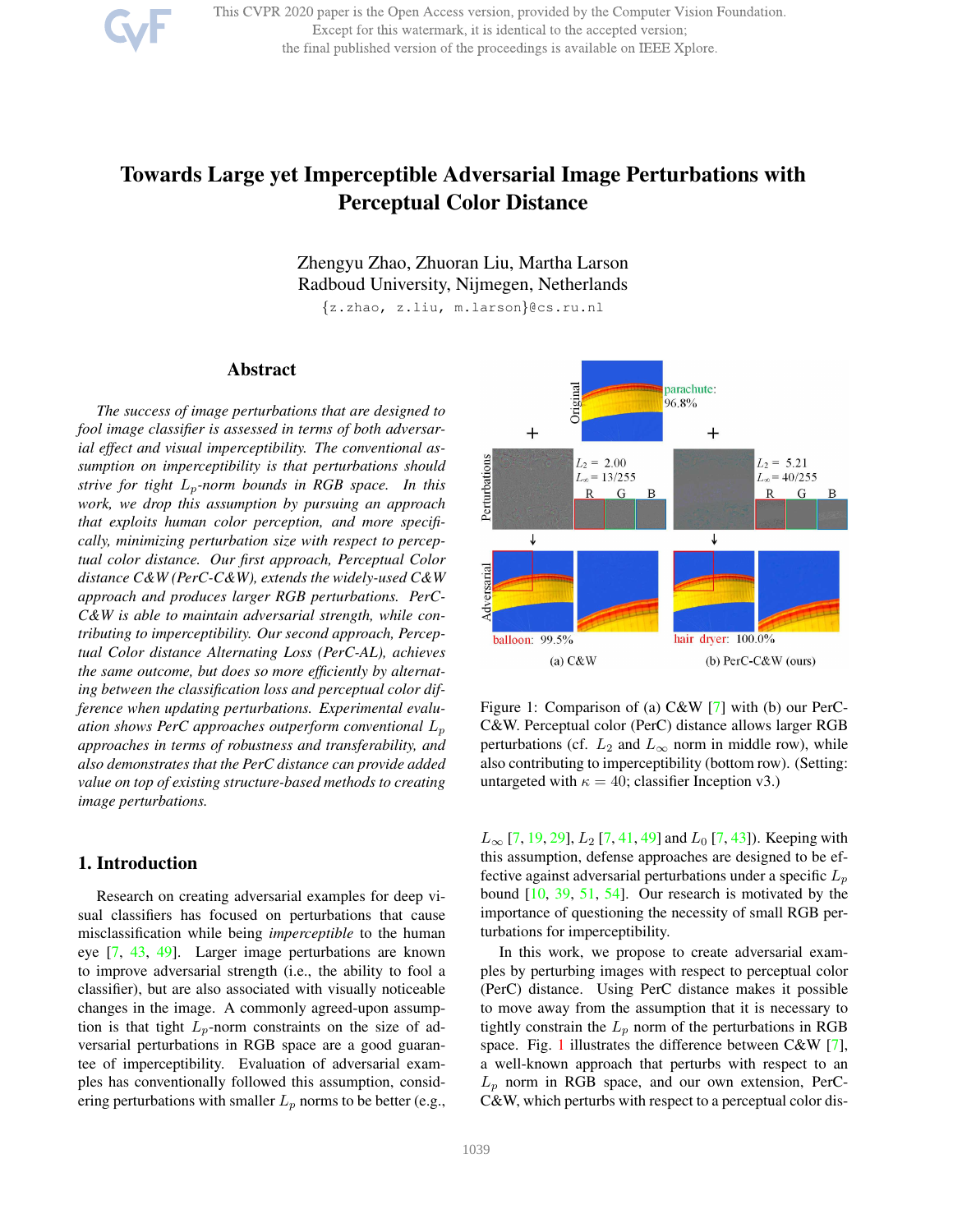tance. PerC perturbations are less perceptible, especially in smooth regions of saturated color (cf. Fig. 1 in bottom row). Also, they are distributed strategically over the RGB color channels (cf. downsized perturbation images in the middle row). PerC distance effectively allows us to hide large perturbations in RGB space, in a way not readily noticeable to the human eye. Our PerC-based approaches can increase the  $L_p$  norm substantially (cf. Fig. 1,  $L_2$  and  $L_{\infty}$  in middle row), leading to a strong adversarial effect that maintains imperceptibility.

Fig. 2 motivates the use of perceptual color distance for creating adversarial images. Here, we have taken a solid color image (left) and added the same perturbations to the green channel (middle) and to the blue channel (right). Although both RGB channels were perturbed identically, the perturbations are only visible in the green channel. The reason is that color as it is perceived by the human eye does not change uniformly over distance in RGB space. Relatively small perturbations in RGB space may correspond to large difference in perceptual color space. Conversely, relatively large changes in RGB space may remain unnoticeable if they lead to small perceived color difference.

Our work is in line with a growing awareness in the literature on adversarial examples that the difference between two images as measured by an  $L_p$  norm in RGB space is actually quite poorly aligned with human perception [45]. Building on this observation, researchers have attempted to address imperceptibility by exploiting similarity defined with respect to semantics  $[15, 17, 23, 24, 46]$  or structural information  $[11, 16, 37, 55, 59]$  in the image. However, little work on adversarial examples has questioned the wisdom of optimizing perturbations with respect to distance in RGB space. The exceptions are a handful of approaches that have proposed allowing only luminance change when perturbing pixels  $[11, 16]$ . The approach that is closest to our own is [3], which perturbs in CIELAB color space, but carries out no investigation of the potential and limitations of the idea. Our work is distinct from this initial effort because we use a more accurate polar form (known as CIELCH) of the CIELAB color space, and more importantly, use an actual perceptual color distance. The distance is CIEDE2000 [1, 38], and will be discussed in detail in Section 2. To our knowledge, ours is the first work that proposes optimizing adversarial image perturbations directly with respect to a perceptual color distance.

In order to fully appreciate our proposal, it is necessary to understand two key aspects. First, we do not claim that PerC approaches will always yield dramatically less perceptible perturbations than conventional RGB approaches. For cases in which the perturbations are small, the difference may not be so great. However, we find that there are two cases in which PerC approaches are particularly important. First, our experimental results (see Section 5.2.2) show that



Figure 2: Left: Original image (a  $20 \times 20$  8-bit RGB image patch with color (15,240,15)). Middle: Image perturbed by adding noise in the G channel, sampled from a uniform distribution in the range [-15,15]. Right: Image perturbed by adding the identical noise, but in the B channel. The B-channel perturbations are imperceptible (best viewed on screen).

as we attempt to create adversarial images that are misclassified with high confidence (i.e., high-confidence adversarial examples), it becomes important to perturb with respect to perceptual color distance. Second, we demonstrate that the effect of PerC approaches is additive and can be used in combination with existing structural approaches to improve imperceptibility.

The contributions of this paper are as follows:

- An in-depth study of the use of perceptual color (PerC) distance to hide large RGB perturbations in images.
- PerC-C&W: a method for creating adversarial images that introduces perceptual color distance into the joint optimization of C&W.
- PerC-AL: an efficient method that optimizes alternating loss (AL) functions, switching between classification loss and perceptual color difference.
- Experimental validation demonstrating that PerC perturbations in high-confidence settings yield more robust and transferable adversarial examples, without sacrificing imperceptibility.
- Experimental results showing that PerC perturbations can be used in combination with structural information for further improvement of imperceptibility.

The code, which also includes a differentiable solution compatible with PyTorch's autograd to efficiently implement perceptual color distance (CIEDE2000), is available at https://github.com/ZhengyuZhao/PerC-Adversarial.

# 2. Background on Perceptual Color Distance

Conventionally, computer vision research has intensively explored color and human perception, but has paid surprisingly little attention to distance in perceptual color spaces. Here, we mention some key points about color in computer vision history. Early on, research focused on intensitybased descriptors, which then evolved to also capture color information. Unsurprisingly, color boosted the performance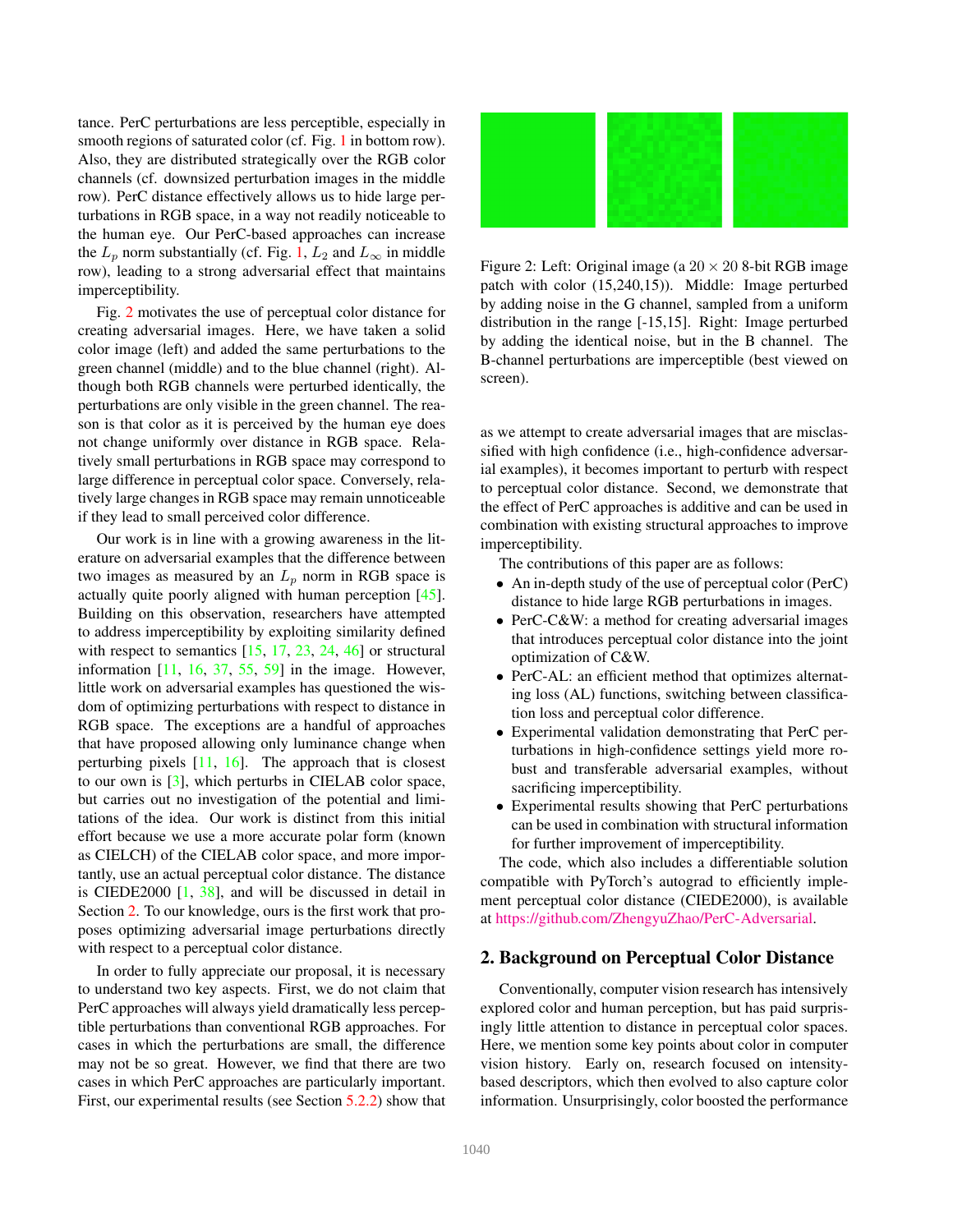of object and scene recognition  $[26, 52]$  and semantic segmentation [8]. Researchers extracted descriptors from opponent color spaces, most notably HSV and CIELAB, which separate luminance and chrominance. Most recently, color is attracting more attention in the area of image synthesis. Notable examples, such as style transfer [18] and cross-domain image generation [50], find that color plays an important role in preserving the look of an image. In general, we observe that until now the focus has been on the color space itself, and not on color distance, which we explore here.

The perceptual color distance that we use is CIEDE2000, which is the latest  $\Delta E$  standard formula developed by the CIE (International Commission on Illumination). CIEDE2000 refined the definition of previous editions by adding five corrections, and has been experimentally demonstrated to better align with human visual perception [1, 38]. Specifically, the pixel-wise perceptual color distance can be calculated as:

$$
\Delta E_{00} = \sqrt{\left(\frac{\Delta L'}{k_L S_L}\right)^2 + \left(\frac{\Delta C'}{k_C S_C}\right)^2 + \left(\frac{\Delta H'}{k_H S_H}\right)^2 + \Delta R},
$$
  

$$
\Delta R = R_T \left(\frac{\Delta C'}{k_C S_C}\right) \left(\frac{\Delta H'}{k_H S_H}\right),
$$
 (1)

where  $\Delta L'$ ,  $\Delta C'$ ,  $\Delta H'$  denotes the distance between pixel values of the three channels, L (lightness), C (chroma) and H (hue) in the CIELCH space, and  $\Delta R$  is an interactive term between chroma and hue differences [38]. The weighting functions  $S_L$ ,  $S_C$ ,  $S_H$  and  $R_T$  are determined based on large-scale human studies and act as compensations to better simulate human color perception. The  $k_L$ ,  $k_C$  and  $k_H$ are usually unity for the application of graphic arts. Detailed definitions of all the parameters and relevant explanations can be found in  $[38]$ . We note that it is also possible to use an  $L_p$  norm to measure distance in CIELAB space. However, this distance is not as close to human perceptual distance as CIEDE2000 is.

We point out that a limited amount of previous research has also adopted CIEDE2000. However, the goal has been to evaluate the color similarity of image pairs. Examples of such research include work on image quality assessment [58] and image super-resolution [34]. In contrast, in our work we use CIEDE2000 directly for optimization with back propagation and not only for evaluation.

## 3. Related work

In this section, we cover the existing literature, which focuses on creating  $L_p$  norm-bounded adversarial examples, and we also mention recent approaches that attempt to move beyond  $L_p$  norms. We preface our discussion with a short definition of an 'adversary', i.e., an approach that generates an adversarial image example. Given a classifier  $f(x)$ :  $x \to y$  that predicts a label y for an image x, the adversary attempts to induce a misclassification by modifying the original  $x$  to create a new  $x'$ . In the untargeted setting, the adversary is successful if the image is classified into an arbitrary class other than  $y$ , i.e., meets the condition  $f(x') \neq y$ . In the targeted setting, the adversary must ensure that the image is classified into a class with a predefined label t, i.e., meets the condition  $f(x') = t$ . The untargeted case is generally recognized to be less challenging than the targeted case [7].

#### 3.1.  $L_p$  norm-bounded Adversarial Examples

Typically, adversaries [7, 19, 29, 41, 43, 44, 49] create an adversarial image,  $x'$ , by adding a perturbation vector  $\delta \in \mathbb{R}^n$  that is constrained by an  $L_p$  norm to the original image, x. The first  $L_p$  norm-bounded approach [49] optimized an objective combining the classification loss and the  $L_2$  norm of the perturbations, balanced by a constant  $\lambda$ . Formally, the solution is expressed as:

minimize 
$$
\lambda \|\boldsymbol{\delta}\|_2 - J(\boldsymbol{x}', y)
$$
, s.t.  $\boldsymbol{x}' \in [0, 1]^n$ , (2)

where  $J(\mathbf{x}', y)$  is the cross-entropy loss w.r.t.  $\mathbf{x}'$ . The authors of [49] solved the problem by using box-constrained L-BFGS (Limited memory Broyden-Fletcher-Goldfarb-Shanno) method [33].

The C&W method [7] improves on [49] by introducing a new variable using the tanh function to eliminate the box constraint. Additionally, it introduces a more sophisticated objective function that optimizes differences between the logits, Z, which are output before the softmax layer. This can be formulated as:

$$
\begin{aligned}\n\text{minimize } & \|\mathbf{x}' - \mathbf{x}\|_2^2 + \lambda f(\mathbf{x}'), \\
\text{where } & f(\mathbf{x}') = \max(\max\{Z(\mathbf{x}')_i : i \neq t\} - Z(\mathbf{x}')_t, -\kappa), \\
\text{and } & \mathbf{x}' = \frac{1}{2}(\tanh(\operatorname{arctanh}(\mathbf{x}) + \mathbf{w}) + 1),\n\end{aligned} \tag{3}
$$

where w is the new variable and  $Z(x')_i$  denotes the logit with respect to the  $i$ -th class. In an untargeted setting, the definition of  $f$  is modified to:

$$
f(\mathbf{x}') = \max(Z(\mathbf{x}')_y - \max\{Z(\mathbf{x}')_i : i \neq y\}, -\kappa). \tag{4}
$$

The parameter  $\kappa$  controls the confidence level of the misclassification. The first approach that we propose, PerC-C&W, is built on C&W. In our experiments, we will vary  $\kappa$ in order to assess the ability of an adversary to create strong adversarial images, i.e., images that are misclassified with high confidence.

Due to the need for line search in order to find the optimal constant,  $\lambda$ , such an optimization approach is inevitably time-consuming. For this reason, [19, 29, 44] propose a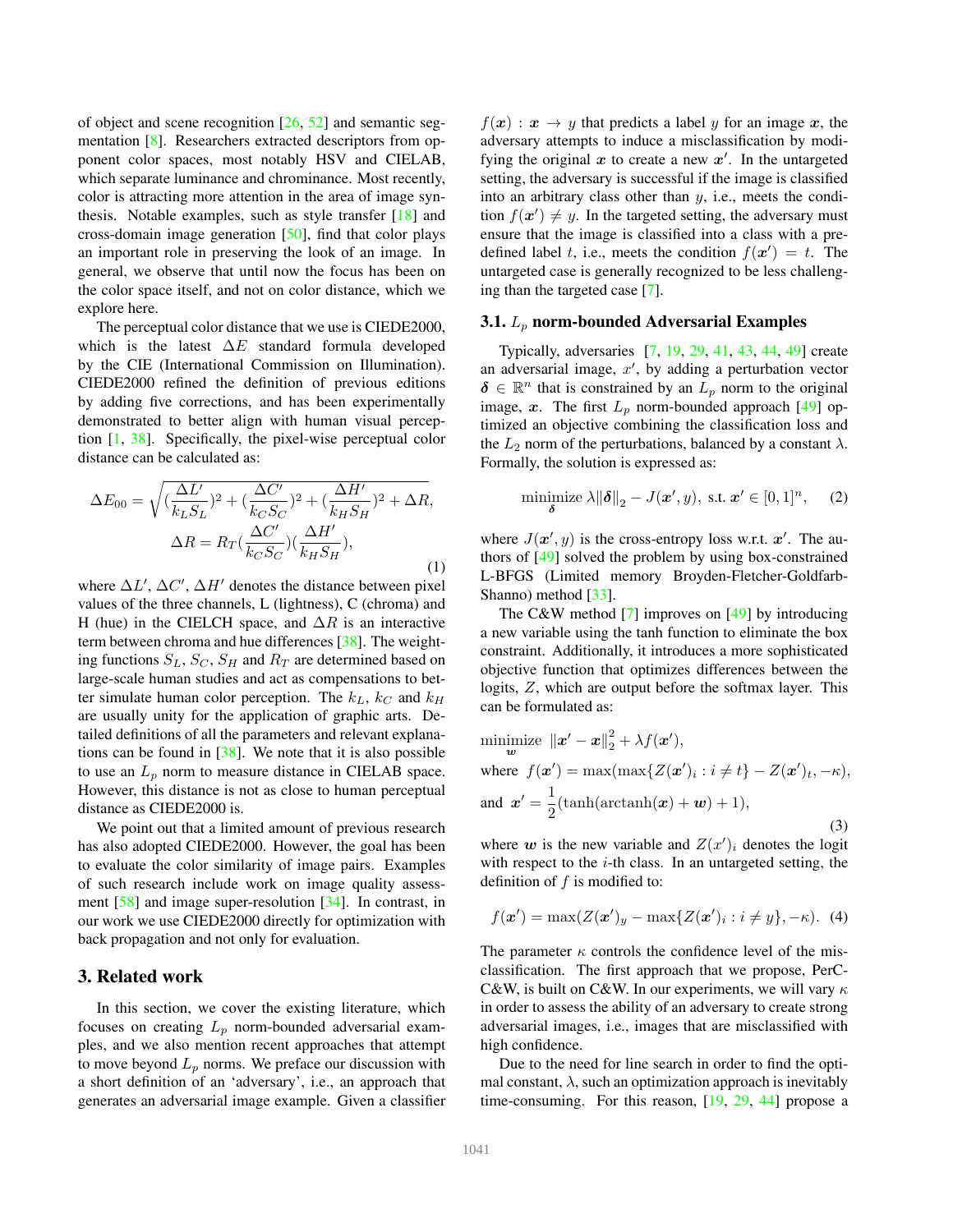more efficient solution that does not impose a penalty during optimization. Instead, respect of the norm constraint is ensured by projecting perturbations onto an  $\epsilon$ -sphere around the original image. Specifically, the fast gradient sign method (FGSM) [19] was first proposed to achieve adversarial effect with only one step, formulated as:

$$
x' = x + \epsilon \cdot \text{sign}(\nabla_x J(x, y)), \tag{5}
$$

where the perturbation size is implicitly constrained by specifying a small  $\epsilon$ .

Subsequently, an extension of this method referred to as I-FGSM [29] was introduced for leveraging finer gradient information by iteratively updating the perturbations with a smaller step size  $\alpha$ :

$$
\mathbf{x}'_0 = \mathbf{x}, \ \mathbf{x}'_k = \mathbf{x}'_{k-1} + \alpha \cdot \text{sign}(\nabla_{\mathbf{x}} J(\mathbf{x}'_{k-1}, y)), \quad (6)
$$

where the intermediate perturbed image  $x'_{k}$  is projected onto a  $\epsilon$ -sphere around the original x, to satisfy the  $L_{\infty}$ norm constraint. Note that I-FGSM constrains only the maximum change of individual image coordinates without considering the image-level accumulated difference. For this reason, I-FGSM yields poor imperceptibility, especially in high-confidence settings (cf. Fig. 3).

A generalization of I-FGSM to the  $L_2$  norm can be achieved by changing the sign operation in the updating to:

$$
\frac{\nabla_{\boldsymbol{x}} J(\boldsymbol{x}'_{k-1}, y)}{\|\nabla_{\boldsymbol{x}} J(\boldsymbol{x}'_{k-1}, y)\|_2},\tag{7}
$$

where the projection is implemented by:

$$
x'_{k} = x + \epsilon \frac{x'_{k} - x}{\|x'_{k} - x\|_{2}}.\tag{8}
$$

A recent method called the Decoupled Direction and Norm (DDN) [44], which is based on the  $L_2$  norm-based I-FGSM, yielded the best performance (smallest  $L_2$  norm) in the untargeted track of NIPS 2018 Adversarial Vision Challenge [5], with substantially fewer iterations than the conventional C&W. In DNN, the  $\epsilon$  is designed to be adjustable in each iteration based on whether the perturbed image is adversarial or not, leading to a finer search for the minimal norm. Our second approach, PerC-AL, follows a similar strategy as DDN to improve efficiency by decoupling the joint optimization.

## 3.2. Adversarial examples beyond  $L_p$  norms

Our work is part of the current movement away from tight  $L_p$  norms and towards conceptualization of image similarity in terms of semantics or perceptual properties. Research that defines similarity in terms of semantics, requires the adversarial image to have the same content as the original image from the point of view of the human viewer. Some of the first work in this direction has explored geometric transformation  $[15, 56]$ , global color shift  $[2, 4, 23, 31]$ , and image filters [9].

Such approaches are interesting, but we do not pursue them here because they tend to be limited in their adversarial strength, due to the restricted size of the search space for possible adversarial image transformations.

Research that investigates similarity with respect to texture and structure  $[11, 16, 37, 55, 59]$ , has focused on hiding perturbations in image regions with visual variation. Such hiding can be achieved by either using existing structure-aware metrics  $[16, 55]$ , such as structural similarity (SSIM) [53] and Wasserstein distance [25], or directly allowing more perturbations in the high-variance image regions [11, 37, 59]. All of these approaches share a common challenge: They have difficulties in dealing with smooth regions (e.g., sky, ground and artificial objects), which appear frequently in images taken in commonly occurring real-world settings (referred to as *natural images*). In contrast, our PerC perturbations are applicable in smooth regions in the case of saturated color. Our experiments show that PerC perturbations can be combined productively with a structure-based approach (see Section 5.5).

#### 4. Proposed approaches

In this section, we present two approaches to using perceptual color (PerC) distance for adversarial image perturbations. We focus on image-level accumulated perceptual color difference, i.e., the  $L_2$  norm of the color distance vector, in which each component represents the perceptual color distance ( $\Delta E_{00}$  in Eq. (1)) calculated for the corresponding image pixel.

## 4.1. Perceptual color distance penalty (PerC-C&W)

Our first approach, PerC-C&W, adopts the joint optimization of the well-known C&W, but replaces the original penalty on the  $L_2$  norm with a new one based on perceptual color difference. It can be formally expressed as:

$$
\underset{\boldsymbol{w}}{\text{minimize}} \ \|\Delta E_{00}(\boldsymbol{x}, \boldsymbol{x}')\|_2 + \lambda f(\boldsymbol{x}'), \tag{9}
$$

where  $w$  is the new introduced variable as in the Eq. (3) of C&W. Like the original C&W, the optimization problem is solved by binary search over the constant  $\lambda$ . By using the gradient information from perceptual color difference, perturbation updating is translated into a perceptually uniform color space. Large RGB perturbations, which have a strong adversarial effect, remain hidden from the human eye, as will be shown in Section 5.

# 4.2. Perceptual color distance alternating loss (PerC-AL)

Although, Eq. 9 enjoys a concise expression, the joint optimization of PerC-C&W faces difficulties in practice.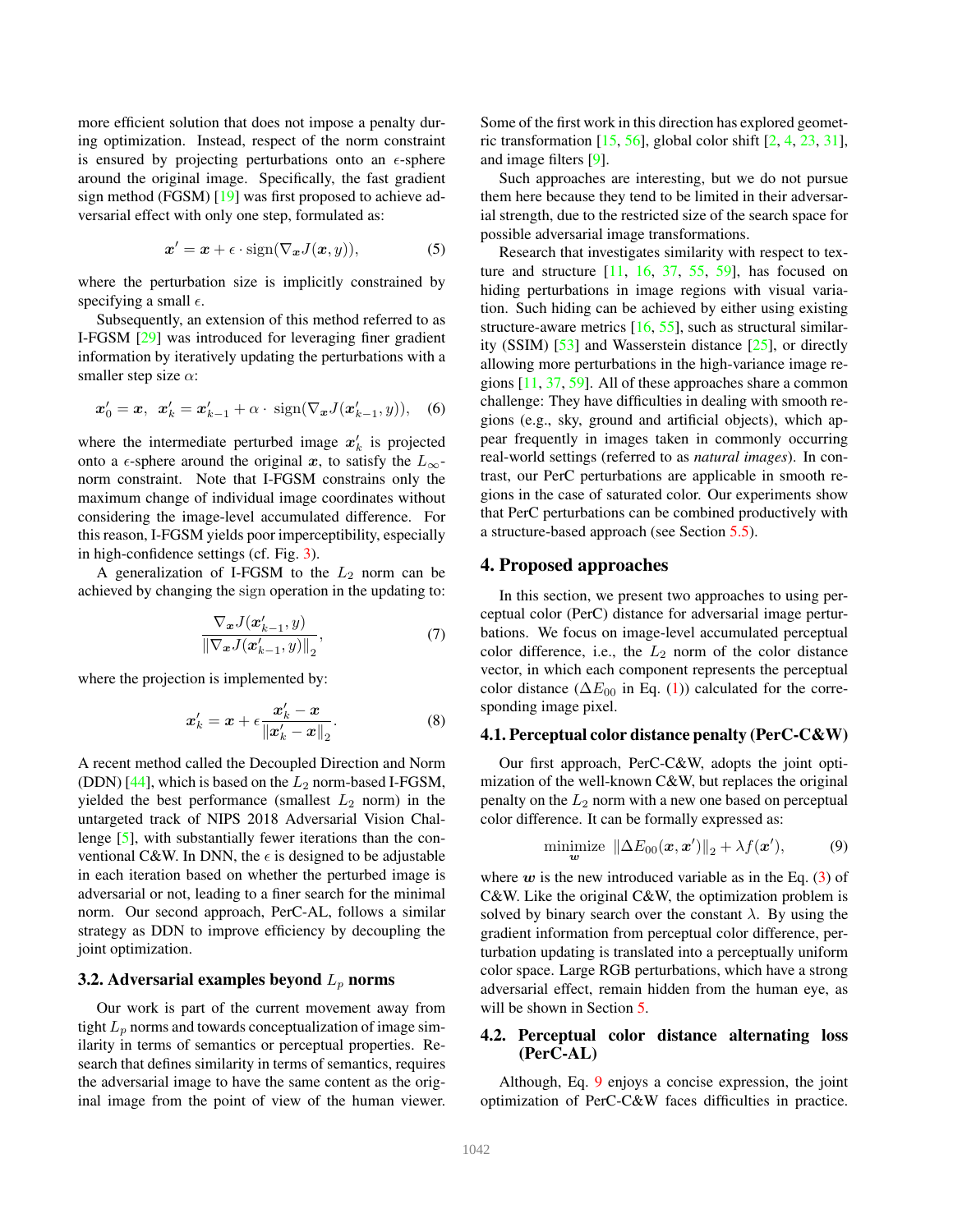|           | Algorithm 1 Perceptual Color Distance Alternating Loss |  |  |
|-----------|--------------------------------------------------------|--|--|
| (PerC-AL) |                                                        |  |  |

## Input:

 $x$ : original image,  $t$ : target label,  $K$ : number of iterations  $\alpha_l$ : step size in minimizing classification loss  $\alpha_c$ : step size in minimizing perceptual color difference

Output: x': adversarial image

1: Initialize  $x'_0 \leftarrow x, \delta_0 \leftarrow 0$ 2: for  $k \leftarrow 1$  to K do 3: **if**  $x'_{k-1}$  is not adversarial **then** 4:  $\qquad \qquad \boldsymbol{g} \leftarrow -\nabla_{\boldsymbol{x}} J(\boldsymbol{x}'_{k-1}, t)$ 5:  $g \leftarrow \alpha_l \cdot \frac{g}{\|g\|_2}$ 6:  $\delta_k \leftarrow \delta_{k-1} + g$   $\Rightarrow$  Update  $\delta$  in the direction of g 7: else 8:  $C_2 \leftarrow -\left\|\Delta E_{00}(\boldsymbol{x}, \boldsymbol{x}'_{k-1})\right\|_2 \notag\ 9: \hspace{1cm} \boldsymbol{g}_c \leftarrow \nabla_{\boldsymbol{x}} C_2$ 10:  $g_c \leftarrow \alpha_c \cdot \frac{g_c}{\|g_c\|}$ 11:  $\delta_k \leftarrow \delta_{k-1} + g_c$   $\triangleright$  Update  $\delta$  in the direction of  $g_c$  $12:$  end if 13:  $\boldsymbol{x}'_k \leftarrow \text{clip}(\boldsymbol{x} + \boldsymbol{\delta}_k, 0, 1)$ 14:  $\boldsymbol{x}'_k \leftarrow \text{quantize}(\boldsymbol{x}'_k)$ ) ⊳ Ensure  $x'_{k}$  is valid 15: end for 16: **return**  $x' \leftarrow x'_k$  that is adversarial and has smallest  $C_2$ 

Adversarial training [29, 39], for example, presents challenges. The reason is that PerC-C&W requires timeconsuming binary search in order to find an optimal  $\lambda$ , which normally varies substantially among different images [44]. To address the inefficiency, we propose PerC-AL, which decouples the joint optimization by alternately updating the perturbations with respect to either classification loss or perceptual color difference. Our strategy is inspired by DDN, which is basically a projected gradient descent (PGD) method with a dynamic  $L_2$ -norm bound. However, PerC-AL goes beyond this idea to alternate two gradient descents.

The full PerC-AL method is described in Algorithm 1. We start from an original image  $x$  with the perturbation  $\delta$ initialized as 0, and iteratively update it to create an adversarial image. In each iteration, the perturbation is either enlarged to achieve stronger adversarial effect based on the gradients from the classification loss, or shrunk to minimize perceptual color differences. These two operations are alternated based on whether the intermediate perturbed image  $x'_k$  is adversarial or not, leading to a finer search of a minimal perceptual color difference by repeatedly crossing the decision boundary. To ensure the adversarial image is valid, the output is clipped into the range [0,1] and quantized into 255 levels (corresponding to 8-bit image encoding).

## 5. Experiments

In this section, we first provide a picture of the differences between RGB and PerC approaches (Section 5.2). Then, we carry out experiments that compare different approaches in terms of robustness (Section 5.3) and transferability (Section 5.4) by considering the case of highconfidence adversarial examples. Finally, in Section 5.5, we show that structural information can be elegantly integrated into our efficient decoupled approach, PerC-AL, for further improvement in the imperceptibility of images that contain areas with rich visual variation.

## 5.1. Experimental setup

Dataset and Networks. Following recent work [13, 56, 59], we conduct our experiments on the development set (1000 RGB natural images with the size of  $299 \times 299$ ) of the ImageNet-Compatible dataset<sup>1</sup>. This dataset was introduced by the NIPS 2017 Competition on Adversarial Attacks and Defenses [30] and consists of 6000 images labeled with 1000 ImageNet classes. We choose this dataset because we would like to study imperceptibility under realworld conditions. In contrast, some other work [11, 37] on addressing imperceptibility mainly focuses on the tiny images from MNIST [32] and CIFAR-10 [28]. As in the competition, the Inception V3 [48] model pre-trained on Image-Net is used as the target classifier.

Baselines. Three well-known baselines, I-FGSM [29], C&W [7], and the state-of-the-art DDN [44], are compared with our approaches. Among them, I-FGSM targets minimum  $L_{\infty}$  norm, while C&W and DDN target minimum  $L_2$ norm. Note that I-FGSM is not designed for imperceptibility, but we consider it here for completeness.

Parameters. I-FGSM is repeated multiple rounds with increased  $L_{\infty}$ -norm bound, where in each round, a large enough iteration budget (100 in our implementation) is specified with the step size  $\alpha = 1/255$ .

C&W and PerC-C&W use the Adam optimizer [27] with a learning rate of 0.01 for updating the perturbations. We impose a budget on the number of search steps used to find the optimal  $\lambda$ . The initialization of  $\lambda$  is particularly important for small budgets. We perform grid search for the initialization value of  $\lambda$  over the range [0.01, 0.1, 1, 10, 100], and adopt the value that yields the smallest average perturbation size. The selected initialization values are given in the supplementary material.

For DDN and PerC-AL, we decrease the step size ( $\alpha$  in DDN and  $\alpha_l$  in PerC-AL) that is used for updating the perturbations with respect to the classification loss from 1 to 0.01 with cosine annealing. The  $L_2$ -norm constraint  $\epsilon$  in DDN is initialized to 1 and adjusted iteratively by  $\gamma = 0.05$ ,

<sup>1</sup>https://github.com/tensorflow/cleverhans/tree/master/examples/ nips17 adversarial competition/dataset.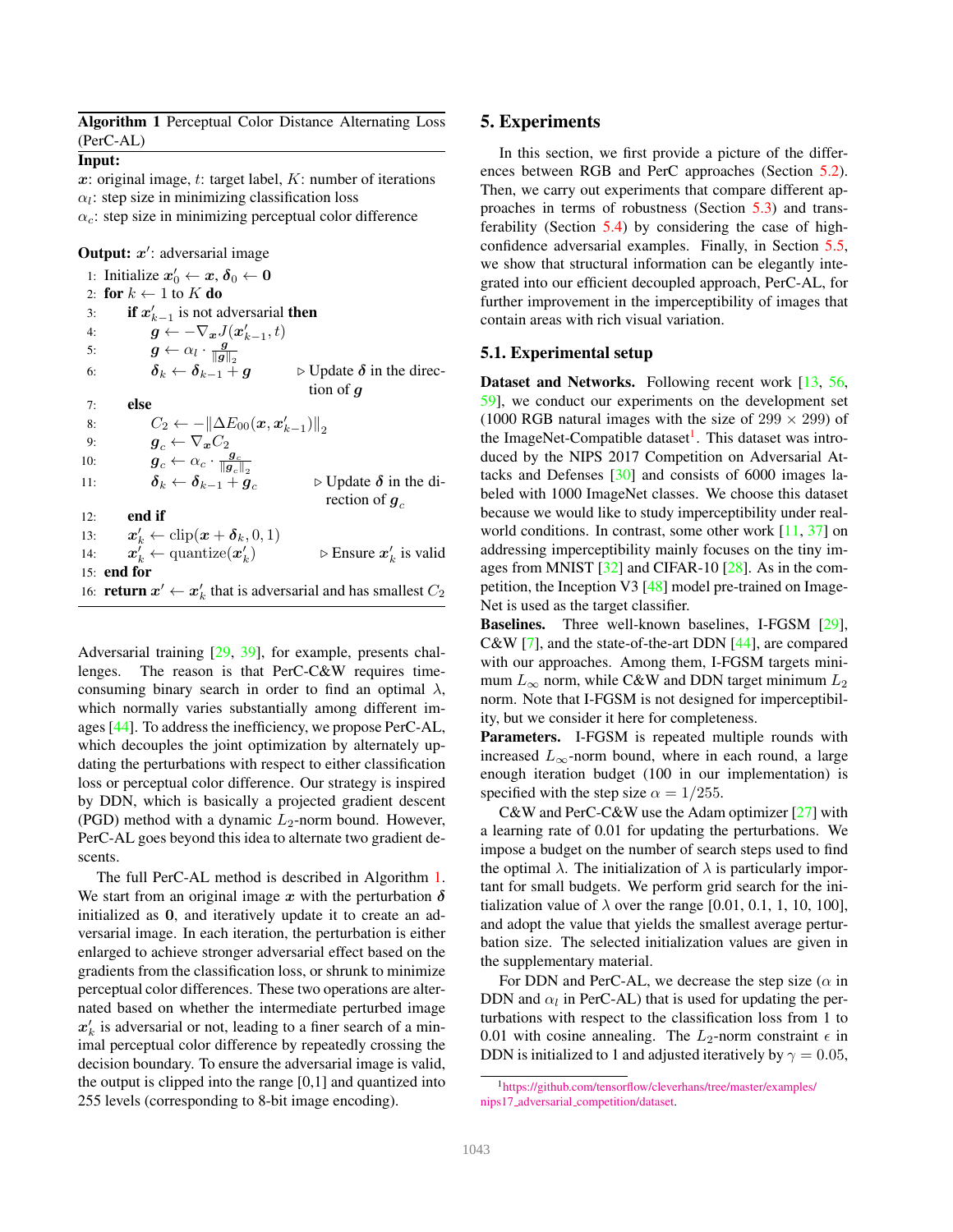| Approach        | <b>Budget</b>   | <b>Success</b><br>Rate $(\%)$ | L <sub>2</sub> | Perturbation Size<br>$L_{\infty}$ | $\overline{C}_2$ |
|-----------------|-----------------|-------------------------------|----------------|-----------------------------------|------------------|
| I-FGSM $[29]$   |                 | 100.0                         | 2.51           | 1.59                              | 317.96           |
|                 | $3\times100$    | 100.0                         | 1.32           | 8.84                              | 159.85           |
| C&W[7]          | $5\times200$    | 100.0                         | 1.09           | 8.20                              | 132.86           |
|                 | $9 \times 1000$ | 100.0                         | 0.92           | 8.45                              | 114.36           |
|                 | $3\times100$    | 100.0                         | 2.77           | 14.29                             | 150.44           |
| PerC-C&W (ours) | $5\times200$    | 100.0                         | 1.48           | 12.06                             | 83.93            |
|                 | $9 \times 1000$ | 100.0                         | 1.22           | 15.57                             | 67.79            |
|                 | 100             | 100.0                         | 1.00           | 7.84                              | 136.11           |
| <b>DDN</b> [44] | 300             | 100.0                         | 0.88           | 7.58                              | 120.12           |
|                 | 1000            | 100.0                         | 0.82           | 7.62                              | 111.65           |
|                 | 100             | 100.0                         | 1.30           | 11.98                             | 69.49            |
| PerC-AL (ours)  | 300             | 100.0                         | 1.17           | 13.97                             | 61.21            |
|                 | 1000            | 100.0                         | 1.13           | 17.04                             | 57.10            |

Table 1: Success rates and perturbation sizes on the 1000 images from the ImageNet-Compatible dataset, with varied budgets in the targeted setting. Perturbation size is quantified in terms of  $L_2$  and  $L_{\infty}$  norms of the perturbations in RGB space ( $\overline{L_2}$  and  $\overline{L_{\infty}}$ ) and also in terms of imagelevel accumulated perceptual color difference  $(\overline{C_2})$ . Note that C&W and PerC-C&W actually need more (here,  $5\times$ ) iterations to find the optimal initialization of  $\lambda$ . The budget for I-FGSM varies on different images.

as in the original work DDN [44]. The  $\alpha_c$  in PerC-AL is gradually reduced from 0.5 to 0.05 with cosine annealing.

Evaluation Protocol. We investigate a set of reasonable operating points, based on pre-defined budgets. Note that our goal is to show the relative behavior of PerC vs. RGB approaches. For this purpose, we only need to create a fair comparison, and it is not necessary to drive all approaches to an absolute optimum. For each image, an approach is considered successful if the perturbed image can achieve adversarial effect with the given budget. Specifically, I-FGSM requires varied repetitions for different images. For C&W and PerC-C&W, the budget refers to  $N$ (search steps)  $\times$  N(iterations of gradient descent). We apply relatively high budget  $(9 \times 1000)$ , and are also interested in lower budgets ( $5 \times 200$  and  $3 \times 100$ ), which are more directly comparable with more efficient approaches, namely, DDN and PerC-AL. We test DDN and our PerC-AL with three different iteration budgets (100, 300 and 1000), adopted from the original work [44].

Adversarial strength is evaluated by the success rate, i.e., the proportion of successful cases over the whole dataset. The averaged perturbation size over all successful images is reported. It is measured in terms of the  $L_2$  and  $L_{\infty}$  norm in RGB space ( $\overline{L_2}$  and  $\overline{L_{\infty}}$ ) and also in terms of image-level accumulated perceptual color difference  $(\overline{C_2})$ .

|                 | $\kappa=20$ |                  | $\kappa = 40$ |                  |  |
|-----------------|-------------|------------------|---------------|------------------|--|
| Approach        | Suc. $(\%)$ | $\overline{C_2}$ | Suc. $(\%)$   | $\overline{C_2}$ |  |
| I-FGSM $[29]$   | 100.0       | 375.74           | 99.9          | 576.06           |  |
| C&W[7]          | 100.0       | 159.00           | 100.0         | 241.92           |  |
| <b>DDN</b> [44] | 100.0       | 150.68           | 98.1          | 238.37           |  |
| PerC-C&W (ours) | 100.0       | 90.86            | 100.0         | 136.22           |  |
| PerC-AL (ours)  | 100.0       | 75.43            | 100.0         | 115.17           |  |

Table 2: Evaluation of the success rate and perceptual color difference achieved by different approaches in highconfidence settings.

## 5.2. Adversarial strength and imperceptibility

In this section, we investigate the adversarial strength and imperceptibility of the perturbed images generated by different approaches in a white-box scenario, where the full information of the network is accessible.

#### 5.2.1 Sufficient-confidence adversarial examples

We first present, in Table 1, a comparison demonstrating how PerC approaches relax  $L_p$  norms. Our comparison uses adversarial examples created under a commonly used condition where the aim is to achieve a just sufficient adversarial effect. *Sufficient-confidence adversarial examples* just cross the decision boundary without pursuing a higher confidence score for the adversarial label. As expected, all approaches achieve 100% success rate and the resulting perturbation size gets smaller as the budget increases.

Table 1, which reports the targeted results, confirms that PerC approaches, PerC-C&W and PerC-AL, show the behavior they are designed for, i.e., decreasing the average accumulated perceptual color difference  $\overline{C_2}$ . More importantly, PerC approaches do this without tightly constraining the  $L_p$  norms in RGB space as the other approaches do, as reflected by  $L_2$  and  $L_{\infty}$ . Moreover, PerC-AL achieves lower  $C_2$  than PerC-C&W (57.10 vs. 67.79) with notably fewer iterations. For comparison, we provide  $\overline{C_2}$  for the RGB approaches. The untargeted results follow a similar pattern and can be found in the supplementary material.

#### 5.2.2 High-confidence adversarial examples

In order to gain deeper insight into the performance of our approaches, we investigate adversarial examples that have a high confidence score for the adversarial label. High confidence was initially investigated by [7] in order to achieve more transferable adversarial examples, and also been explored in the "Unrestricted Adversarial Examples" contest [6]. In the untargeted setting, an approach is regarded as successful only if the logit with respect to the original class becomes lower than the maximum of the other logits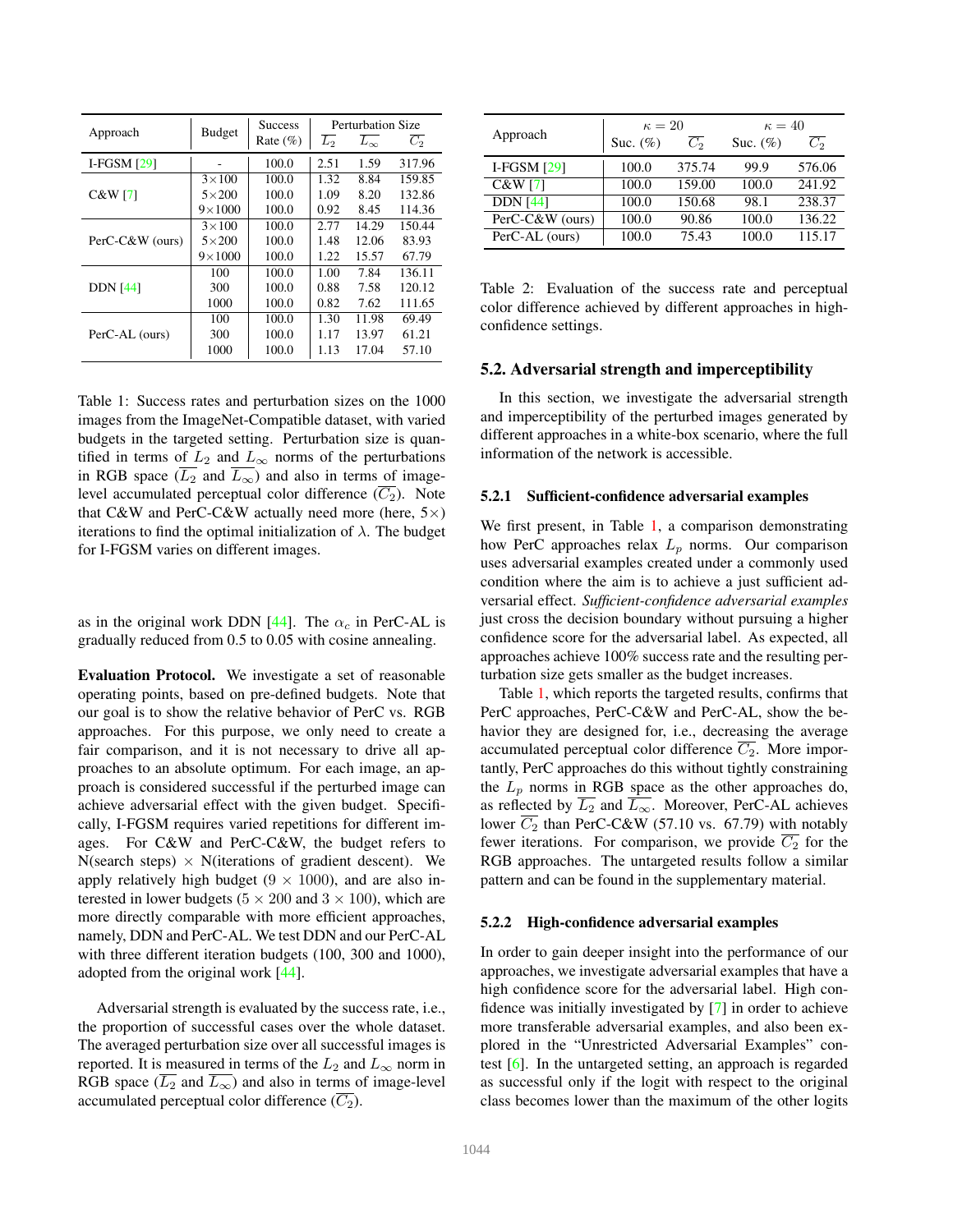

Figure 3: Examples of adversarial images generated by five different approaches with high confidence level  $\kappa = 40$ 

by a pre-defined margin  $\kappa$ . For C&W and PerC-C&W, this requirement can be directly implemented by specifying the factor  $\kappa$  in Eq. (4). For I-FGSM, DDN and PerC-AL, this can be achieved by running the iterations until the required logit difference is satisfied. For this experiment, we adopt the settings generating the smallest perturbations for each approach in Section 5.2.1.

Fig. 3 shows some adversarial examples generated by different approaches at  $\kappa = 40$ . The images produced by our PerC approaches look more visually acceptable than those of the other approaches (best viewed on screen). More examples can be found in the supplementary material. The good visual appearance of the PerC examples is consistent with their low averaged aggregated perceptual color difference,  $\overline{C_2}$ , as seen in Table 2, which shows both  $\kappa = 40$  and  $\kappa = 20$  values. The challenge of the high-confidence setting is seen in the success rates, which are not longer perfect for all conditions.

#### 5.3. Robustness

In order to gain additional practical insight, we test the robustness of the adversarial examples against two commonly studied image transformation-based defense methods, i.e., JPEG compression [12, 13, 14, 20] and bit-depth reduction [20, 22, 57].

The results are shown in Fig. 4. Overall, increasing  $\kappa$ from 20 to 40 leads to improved robustness. For a specific  $\kappa$ , unsurprisingly, I-FGSM outperforms other approaches since it greedily perturbs all the pixels, but at the cost of worse image quality (see Fig. 3). Among the other four approaches that target minimal image-level accumulated image difference with sparse perturbations, the best results are consistently achieved by either our PerC-C&W or PerC-AL. Specifically, PerC-C&W outperforms the original C&W in



Figure 4: Evaluation of robustness of high-confidence adversarial examples at (a)  $\kappa = 20$  and (b)  $\kappa = 40$ , against two types of image transformations: JPEG compression (top row) and bit-depth reduction (bottom row).

all cases, while PerC-AL consistently outperforms DDN. Recall that our PerC approaches cause fewer visual distortions, as shown in Fig. 3, contributing to imperceptibility.

## 5.4. Transferability

Existing research [35, 51] has demonstrated that the adversarial effect of images optimized with respect to a specific network may transfer to another network. We test the transferability of different approaches from the original Inception V3 to other three pre-trained networks, namely,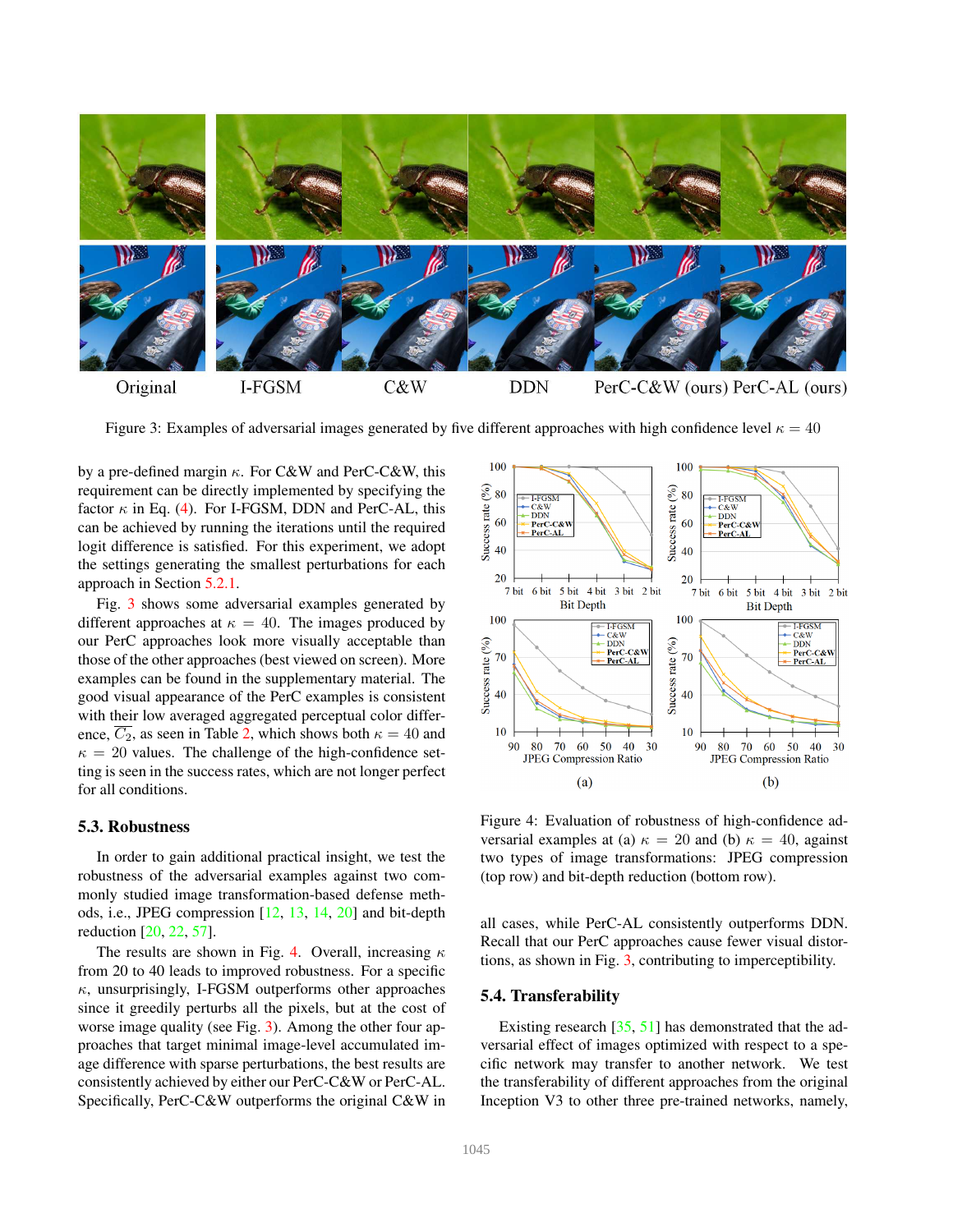|                    | GoogLeNet                   |     | $VGG-16$    |               | ResNet-152  |               |
|--------------------|-----------------------------|-----|-------------|---------------|-------------|---------------|
|                    | $\kappa = 20$ $\kappa = 40$ |     | $\kappa=20$ | $\kappa = 40$ | $\kappa=20$ | $\kappa = 40$ |
| <b>I-FGSM [29]</b> | 4.2                         | 6.3 | 5.6         | 10.6          | 2.4         | 4.2           |
| C&W[7]             | 2.5                         | 3.1 | 3.0         | 5.1           | 09          | 17            |
| <b>DDN</b> [44]    | 2.1                         | 3.1 | 3.3         | 5.7           | 1.2         | 2.4           |
| PerC-C&W (ours)    | 2.9                         | 4.7 | 3.9         | 6.9           | 1.2         | 2.5           |
| PerC-AL (ours)     | 2.6                         | 4.3 | 4.8         | 7.2           | 1.2         | 2.4           |

Table 3: Success rates of adversarial examples at two high confidence levels  $\kappa = 20$  and  $\kappa = 40$  in the transfer scenario, from the source model Inception V3 to three others.

GoogLeNet [48], ResNet-152 [21], and VGG-16 [47]. Specifically, an untargeted adversarial example generated for the original model is regarded to be transferable to a new model if it can also induce misclassification of that model.

We report results on a subset of our data containing images that all four models originally classify correctly. Table 3 reports the success rates under transferability on these images (767 in total). I-FGSM again outperforms the other approaches, but uses excessive perturbations (and for this reason is shown in italics). Among the other approaches, we can observe that the best results are always achieved by one of our two PerC approaches.

# 5.5. Assembling structural information

We explore the possibility of assembling structural information for further improving imperceptibility without impacting adversarial strength. Specifically, we introduce a texture complexity vector  $\sigma$ , which has the same size as the image, as a weighting term into our PerC-AL framework. Following existing work [11, 37] on addressing imperceptibility with respect to image structure, this vector is obtained by calculating the standard deviation of the pixel values in each  $3 \times 3$  square per channel. The components with top 5% highest values in the map are clipped for stability and the map is normalized into the range [0,1] before use. Concretely, step 8 in Algorithm 1 is adjusted to:

$$
C_2 \leftarrow -\left\|(\mathbf{1}-\boldsymbol{\sigma}) \cdot \Delta E_{00}(\boldsymbol{x}, \boldsymbol{x}_{k-1}')\right\|_2, \qquad (10)
$$

where  $C_2$  also becomes sensitive to image differences in terms of local visual variation. As shown in Fig. 5, with the help of additional structural information, perturbations in the smooth regions are suppressed, while more changes, which are barely perceptible, are triggered in the area with rich visual variation. It is worthwhile for future work to investigate this combined approach in more detail.

# 6. Conclusion and Outlook

This paper has demonstrated the usefulness of perceptual color distance for creating large yet imperceptible adversarial image perturbations. We have proposed two approaches for creating adversarial images, PerC-C&W and PerC-AL.



Figure 5: Adversarial examples of an image at  $\kappa = 40$ . Top: Generated by PerC-AL (Algorithm 1). Bottom: Generated by PerC-AL plus structure (Algorithm 1 plus Eq. (10)).

Our experimental investigation of these approaches shows that perceptual color distance is able to improve imperceptibility, especially in smooth, saturated regions. We show that these approaches have perturbations with larger RGB  $L_p$ norms than approaches that perturb directly in RGB space. This effect translates into adversarial strength, i.e., the ability of the perturbations to fool a classifier.

Our work has made a contribution to recent work that seeks to create adversarial images that are imperceptible to the eye of the human observer. This work has been carried out in the area of security  $[7, 17, 16, 29, 43]$  (defend inference of a legitimate classifier) and privacy [9, 36, 40, 42] (prevent inference of an illegitimate classifier). In the security area, imperceptible perturbations can mean that adversarial images can poison the training data without being noticed by human annotators. In the privacy area, imperceptible perturbations mean wider acceptance of the use of adversarial images to protect against classification attacks.

In the future, we will continue to consider perceptual color in adversarial images from both the privacy and the security angle. Our first direction will be related to the fact that neither conventional RGB perturbations nor PerC perturbations perform well in smooth regions with low saturation. We would like to develop techniques that can make perturbations imperceptible, or unnecessary, in such regions. Our future work will also look at model robustness specifically against our PerC adversaries. On one hand, adversarial training on images perturbed by PerC is worth exploring to complement current research on  $L_p$  robustness. On the other hand, it would be interesting to investigate ways to detect whether PerC has been applied to an image, or design countering methods that can mitigate PerC-based perturbations by, for example, applying bit-depth reduction directly in perceptual color space.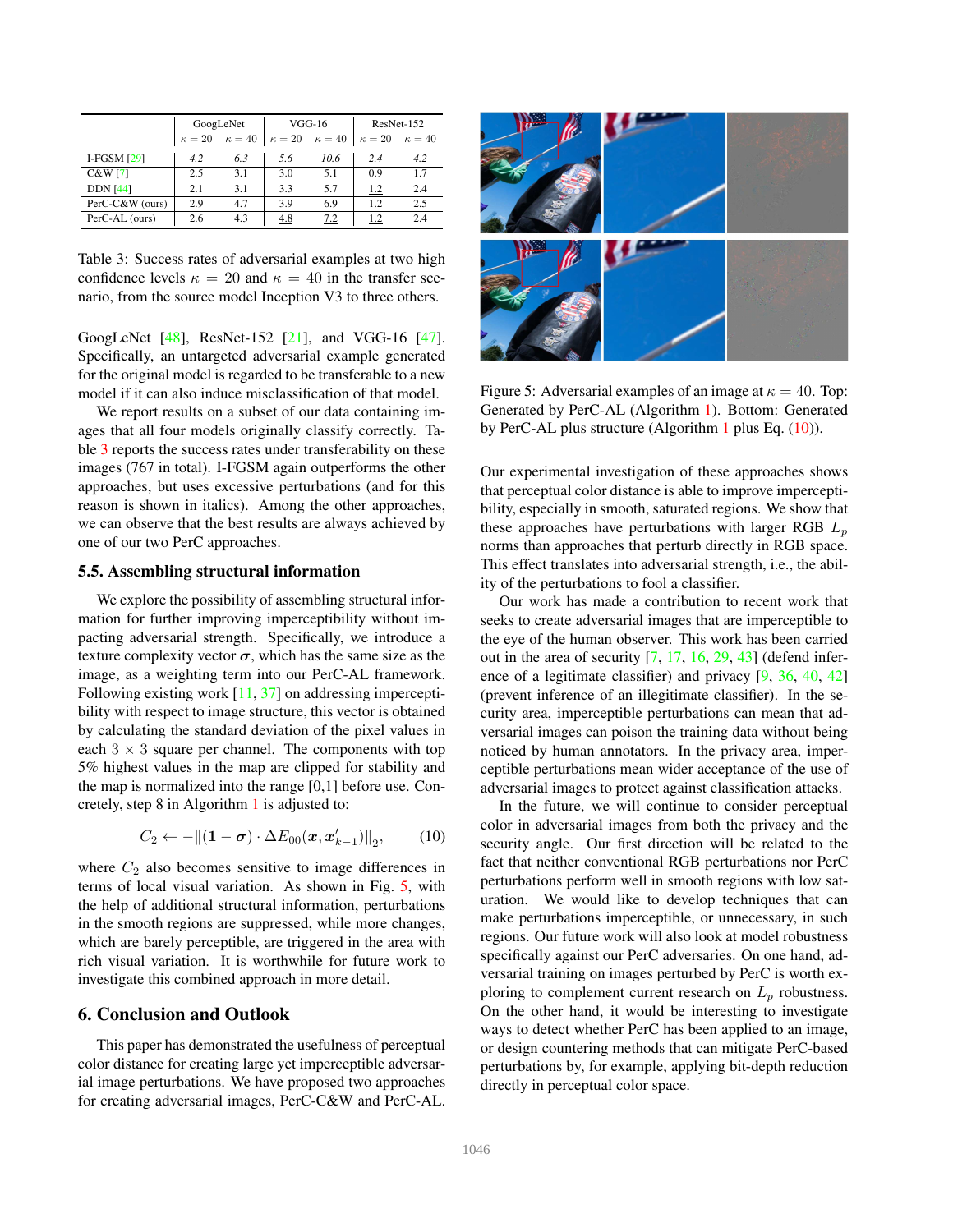## References

- [1] ISO/CIE 11664-6:2014(E) Colourimetry-Part 6: CIEDE2000 Colour difference Formula. 2, 3
- [2] Mahmoud Afifi and Michael S Brown. What else can fool deep learning? Addressing color constancy errors on deep neural network performance. In *ICCV*, pages 243–252, 2019. 4
- [3] Anish Athalye, Logan Engstrom, Andrew Ilyas, and Kevin Kwok. Synthesizing robust adversarial examples. In *ICML*, pages 284–293, 2018. 2
- [4] Anand Bhattad, Min Jin Chong, Kaizhao Liang, Bo Li, and David A Forsyth. Unrestricted adversarial examples via semantic manipulation. In *ICLR*, 2020. 4
- [5] Wieland Brendel, Jonas Rauber, Alexey Kurakin, Nicolas Papernot, Behar Veliqi, Marcel Salathé, Sharada P. Mohanty, and Matthias Bethge. Adversarial vision challenge. *arXiv preprint arXiv:1808.01976*, 2018. 4
- [6] Tom B Brown, Nicholas Carlini, Chiyuan Zhang, Catherine Olsson, Paul Christiano, and Ian Goodfellow. Unrestricted adversarial examples. *arXiv preprint arXiv:1809.08352*, 2018. 6
- [7] Nicholas Carlini and David Wagner. Towards evaluating the robustness of neural networks. In *IEEE Symposium on Security and Privacy (S&P)*, pages 39–57, 2017. 1, 3, 5, 6, 8
- [8] Heng-Da Cheng, Xihua Jiang, Ying Sun, and Jingli Wang. Color image segmentation: advances and prospects. *Pattern Recognition*, 34(12):2259–2281, 2001. 3
- [9] Jaeyoung Choi, Martha Larson, Xinchao Li, Kevin Li, Gerald Friedland, and Alan Hanjalic. The geo-privacy bonus of popular photo enhancements. In *ICMR*, pages 84–92, 2017. 4, 8
- [10] Jeremy Cohen, Elan Rosenfeld, and Zico Kolter. Certified adversarial robustness via randomized smoothing. In *ICML*, pages 1310–1320, 2019. 1
- [11] Francesco Croce and Matthias Hein. Sparse and imperceivable adversarial attacks. In *ICCV*, pages 4724–4732, 2019. 2, 4, 5, 8
- [12] Nilaksh Das, Madhuri Shanbhogue, Shang-Tse Chen, Fred Hohman, Siwei Li, Li Chen, Michael E. Kounavis, and Duen Horng Chau. Shield: Fast, practical defense and vaccination for deep learning using JPEG compression. In *SIGKDD*, pages 196–204, 2018. 7
- [13] Yinpeng Dong, Tianyu Pang, Hang Su, and Jun Zhu. Evading defenses to transferable adversarial examples by translation-invariant attacks. In *CVPR*, pages 4312–4321, 2019. 5, 7
- [14] Gintare Karolina Dziugaite, Zoubin Ghahramani, and Daniel M. Roy. A study of the effect of JPG compression on adversarial images. *arXiv preprint arXiv:1608.00853*, 2016. 7
- [15] Logan Engstrom, Brandon Tran, Dimitris Tsipras, Ludwig Schmidt, and Aleksander Madry. A rotation and a translation suffice: Fooling CNNs with simple transformations. In *NIPS 2017 Workshop on Machine Learning and Computer Security*, 2017. 2, 4
- [16] Gragnaniello et al. Perceptual quality-preserving black-box attack against deep learning image classifiers. *IEEE Transactions on Information Forensics and Security (TIFS)*, 2019. 2, 4, 8
- [17] Kevin Eykholt, Ivan Evtimov, Earlence Fernandes, Bo Li, Amir Rahmati, Chaowei Xiao, Atul Prakash, Tadayoshi Kohno, and Dawn Song. Robust physical-world attacks on deep learning models. In *CVPR*, pages 1625–1634, 2018. 2, 8
- [18] Leon A. Gatys, Matthias Bethge, Aaron Hertzmann, and Eli Shechtman. Preserving color in neural artistic style transfer. *arXiv preprint arXiv:1606.05897*, 2016. 3
- [19] Ian Goodfellow, Jonathon Shlens, and Christian Szegedy. Explaining and harnessing adversarial examples. In *ICLR*, 2015. 1, 3, 4
- [20] Chuan Guo, Mayank Rana, Moustapha Cisse, and Laurens van der Maaten. Countering adversarial images using input transformations. In *ICLR*, 2018. 7
- [21] Kaiming He, Xiangyu Zhang, Shaoqing Ren, and Jian Sun. Deep residual learning for image recognition. In *CVPR*, pages 770–778, 2016. 8
- [22] Warren He, James Wei, Xinyun Chen, Nicholas Carlini, and Dawn Song. Adversarial example defense: Ensembles of weak defenses are not strong. In *USENIX Workshop on Offensive Technologies*, 2017. 7
- [23] Hossein Hosseini and Radha Poovendran. Semantic adversarial examples. In *CVPR Workshops*, pages 1614–1619, 2018. 2, 4
- [24] Ameya Joshi, Amitangshu Mukherjee, Soumik Sarkar, and Chinmay Hegde. Semantic adversarial attacks: Parametric transformations that fool deep classifiers. In *ICCV*, pages 4773–4783, 2019. 2
- [25] Leonid Vasilevich Kantorovich and Gennady S Rubinstein. On a space of completely additive functions. *Vestnik Leningrad. Univ*, 13(7):52–59, 1958. 4
- [26] Fahad Shahbaz Khan, Rao Muhammad Anwer, Joost Van De Weijer, Andrew D. Bagdanov, Maria Vanrell, and Antonio M. Lopez. Color attributes for object detection. In *CVPR*, pages 3306–3313, 2012. 3
- [27] Diederik P. Kingma and Jimmy Ba. Adam: A method for stochastic optimization. In *ICLR*, 2014. 5
- [28] Alex Krizhevsky. Learning multiple layers of features from tiny images. *Master's thesis, Department of Computer Science, University of Toronto*, 2009. 5
- [29] Alexey Kurakin, Ian Goodfellow, and Samy Bengio. Adversarial examples in the physical world. In *ICLR*, 2017. 1, 3, 4, 5, 6, 8
- [30] Alexey Kurakin, Ian Goodfellow, Samy Bengio, Yinpeng Dong, Fangzhou Liao, Ming Liang, Tianyu Pang, Jun Zhu, Xiaolin Hu, Cihang Xie, et al. Adversarial attacks and defences competition. In *The NIPS'17 Competition: Building Intelligent Systems*, pages 195–231. 2018. 5
- [31] Cassidy Laidlaw and Soheil Feizi. Functional adversarial attacks. In *NeurIPS*, 2019. 4
- [32] Yann LeCun, Léon Bottou, Yoshua Bengio, Patrick Haffner, et al. Gradient-based learning applied to document recognition. *Proceedings of the IEEE*, 86(11):2278–2324, 1998. 5